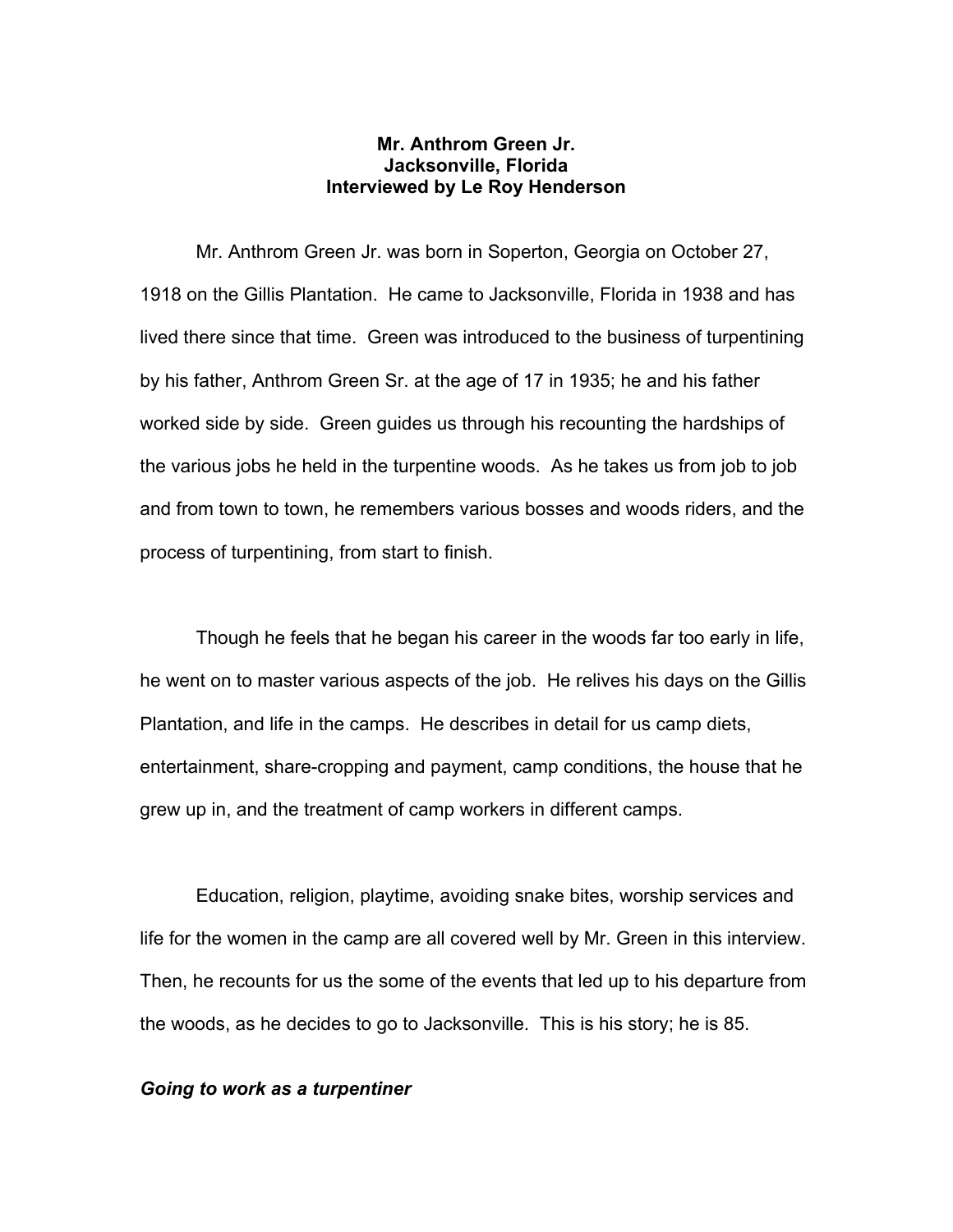In the year 1935, I don't think I was quite old enough at that time, but it was then when… I was introduced to it by my father. I was seventeen. I didn't know anything but what he had told me and what he had showed me.

Well, he did some of all of it, including starting new crops as they called it. New crops was done in the winter of the year, and the first crew that they had to go inthese were pine trees. I don't know exactly what size, but they were good size. They had a crew called the blazers. They made a blaze on the right at the bottom of the tree. And in that blaze, another crew came with a broad axe, to cut a slot to put a tin in that the gum would run on, and then there was a cup nailed and put under that tin. And this crop, this tree, then was called a virgin crop.

And they made a streak with a hack: a hack was, was a stock, oh, about 2 feet with a weight on the bottom of it, and the hack was a cutter that would cut. You had to chip with it, so the weight was to help him chip. And he would make a mark like a V. The first mark like so, and there, the gum would run right into the cup. Now, they had to cut a streak like this every week. Every week they had to put a streak and the gum would run down to the cup. This virgin was used until it would get at least 3 or 4 feet; you chipping boxes then.

And who ever had it, these were called crops, and it may be 100, 200, no telling how many trees in the crop. Now, he would have to once a week make a streak with the hack; he had to chip it this way, and you done that until it was raised higher as it was higher.

Then they would raise the cup and call it a yearling.

It begin to be 3 or 4 feet and they'd raise the cup up.

And see, it become a face after it keep going, so everything you chip, it made what you call a cat face. Keep going up, keep going up, keep going up.

And the tar would keep running down. Now I forget exactly how long it took for those cups to fill, and when those cups were full, then a crew that we called the dippers, they would come in and dip the tar. Ah, and they done it by the barrel. Back in those days it was a very little bit they were getting per barrel to dip the gum. And whenever the barrels were full, each one would do so many barrels per day. If he was a good strong man he could do a lot of barrels a day.

### *Mules and Wagons*

A mule and a wagon went all down in the rough, pick up the barrels and put them out to where the truck could get to them.

They made their trails even if it was a new crop. He still would have to make a new trail. The wagons would go down into places where trucks couldn't go. Then, them barrels was loaded on that wagon and brought out up higher, higher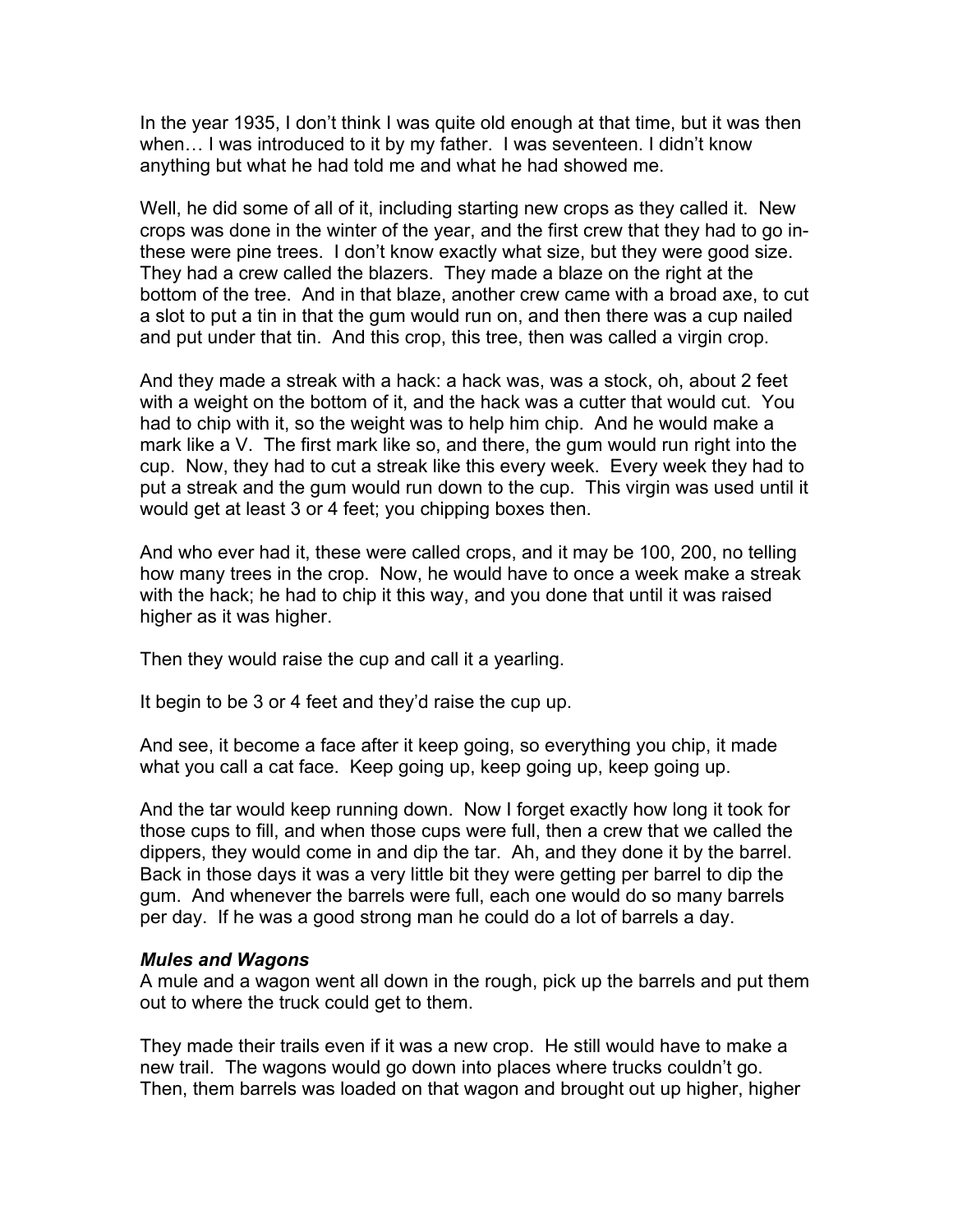ground, that the truck could pick it up. They had to use skids to roll the barrels up on the truck. Turpentining was a hard job.

Pulling boxes was the same as chipping boxes.

Because when it got up high, where you pulled, and you pulling boxes, you did that more or less by the weight of your body anyway.

You would see a cat face, say from, well say from 12ft, 12 inches from the ground up at least.

The pull was a long stock. See once you got up to where you had to pull, you didn't use the short stock no more, you had what they call, ah, a puller for to pull boxes, the lower one was a hack.

To dip a man had to use a big can, but some call it a bucket. It was made from nail kegs. Finally as things progressed, they started really making them in factories. They made them out of metal, but the first ones were made out of nail kegs, and they put a handle on it so you could carry it, and your leg helped you carry that heavy bucket. Once these barrels were hauled in to the still it was gum. And ah, I know about the still because the house that my father and I lived in was right across the street from the still.

And the still, the process was the same as the way they make moonshine. The still, they would load this big kettle. It was like a two story outfit; down below is where, oh, it was like copper tubing all the way around in a great big tub, and that was for it to run down through. But they had to cook it until the turpentine came all around through this big tub, and come out down below where your stiller took care of filling the barrels with turpentine. Ah, it be done cooked and cooked and cooked, until when they do turn it out to run it, to run the tar out, its rosin then. Its been cooked, its not gum anymore its rosin. Its real hot. They had open barrels to put that in.

So they would keep stilling the gum to make turpentine, and they also was making rosin that came out of it: rosin, they could make glass, they could make ah, rubber, oh I don't know how many products they could make out of the rosin that came from the turpentine. There was another process when winter time came. As it get colder, the gum would stick on the face. So in the winter they had to do what they call scrapping. Now this was hard. You had to scrape that off the face, and those cups would be full, and they'd dip them out into the barrels: that also made turpentine, and they would scrape that. Now the face is clean now and the tar can run down easier, and they loose a lot of it sticking on the face. So that's why they had to scrape it in the winter. And then, spring time come. That's when your turpentine business really started to work.

# *Woods riders and Youth in the Woods*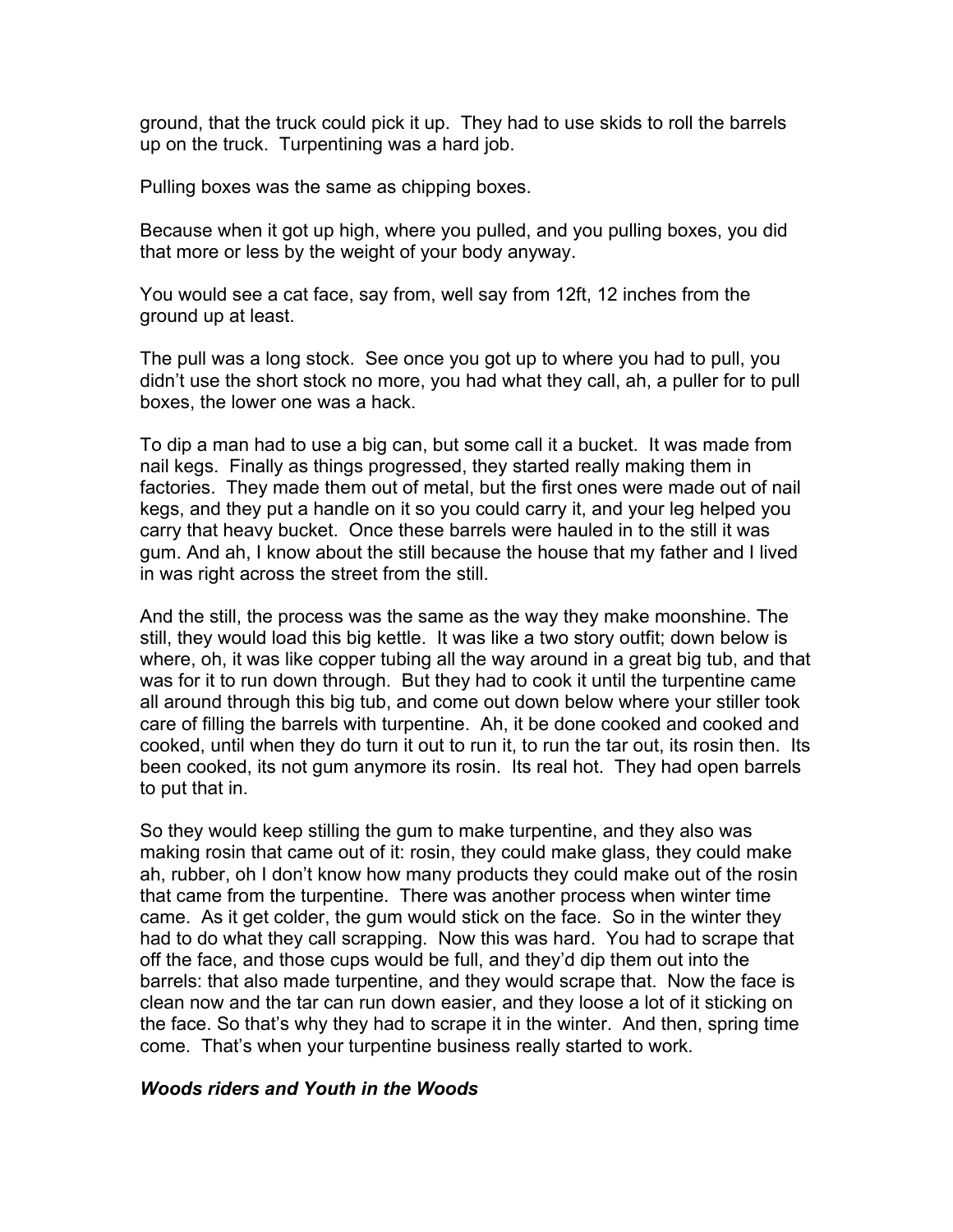Yes, it was a hard job, ah; they had what you would call a woods rider. Usually, he was white-he ride a horse. Now, he would ride the route just like you worked it, and he'd ride to see if you missed putting your streak on. If you missed any he would let you know about it. It was a hard job and I believe….

it affected me being so young. I believe that's what broke this arm. I didn't even know it was broke. One Saturday I went to a ball game, you know how we had sandlot baseball. I went to throw the ball, naw, the ball got loose and it came over where I was standing. I reached and went to throw it, and when I threw it this arm fell on back-broke.

# *Jobs in the Woods*

Cause in 1938 I had done some of everything to be done except pulling logs out of the woods, and so I know I needed to get Public Work, and I left and came to Jacksonville in 1938, and that got me away from turpentining.

# *Winter Turpentining*

There were other things that we had to do during turpentining. In the winter they done what they call raking pines. You had to rake about and circle around each tree. Rake the pine needles away from the tree, and each one, you got paid for so many that you raked per day.

You had yourself assigned a number or you had some word. Some of them, some of them would have a word like Top line, some of them had a word like Four, some of them might have a word like Fifteen.

Somebody had to keep tab of this to know how many you had raked. That was in order when seasons come, when fire hit the woods, that if you had raked around, it wouldn't ruin that tree.

### *The Quarters…The Commissary…Food…Settling Up…Losing*

The Gillis', they had a quarters with little shacks; people lived in them.

The quarters: all those people that worked for the Gillis' lived in the quarters. They were little, two room maybe three. You didn't hardly see one with three: two room houses. You lived in them. They had a commissary. That was a store. They carried bout everything you would need. Course you ate a lot of white back salt pork, you ate a lot of black eyed peas, you ate a lot of rice. And those that when they killed hogs, they would cure that meat, and they'd put that meat in the commissary. Now, you went, whatever you needed, you went to the commissary, and you bought it, and it was put on the book.

They'd settle up with you every first Saturday. Every first Saturday, all those people that had worked had to go in to be settled up. They would determine how much you had made when they would determine how much you might owe. If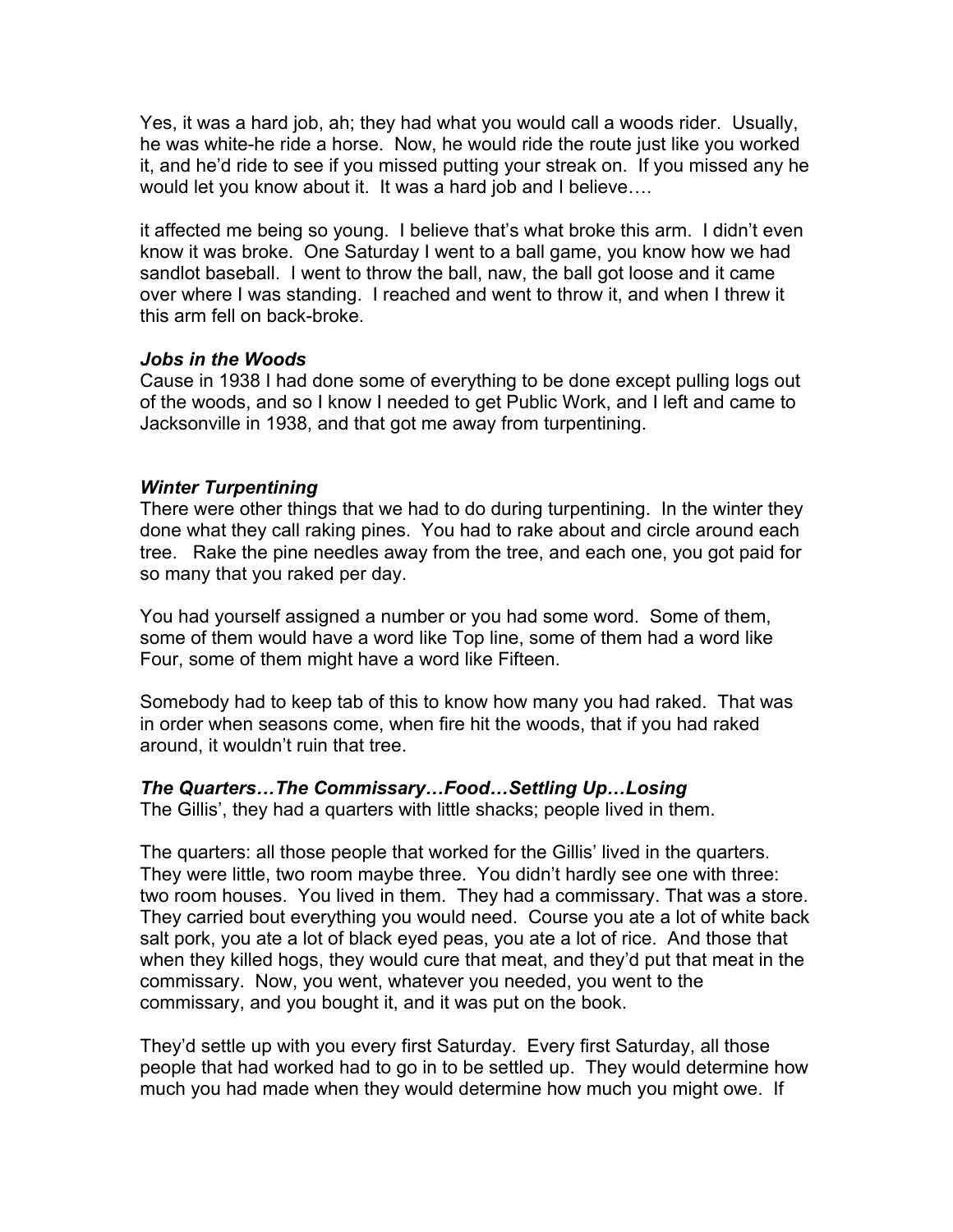you got any money you borrowed it from them. And at the end of the year when you settled up, we say, the first Saturday in December. He would determine whether or not you come out on top, or you still owed him. And you usually still owed him.

Sharecropping was something similar, very similar.

You take a sharecrop and you bring it up to where you lay it by. That's getting close to where you gonna harvest. And many times the owner would find a reason to fall out with you. And many times he would run you off his place, and you would wind up losers, and he would get the spoils. Well, turpentining was that. You was working for just about nothing, because you was always in debt to the man. If you wanted to leave, then another man had a turpentine farm. If you went to see him, then he would pay off what you owe this man, and you would work for him.

You go in in debt, and you come out in debt.

# *Conditions in the Quarters*

The conditions were very bad. You might have heard statements that those were the good old days. But see, we lived in these little shacks, and a lot of times they would situate a well, they used to dig big wells, and it wasn't a well at every house. Ah, people had to gather round to get their water, or do their washing from that well. Now if it was a big quarters, there may be two wells but everybody had to get their water from that well.

There were others that, people really suffered. Sometimes a man could be sick and he would have the little, he had his foremen of all the different departments, and they may go and roust him out of, out of bed. I know one man died. He was sick, he had pneumonia and they made him get up and go anyhow.

They took a fella, beat him, they tied him to a tree, a pine tree, and beat him to death, and left him tied to that tree. Another one in that same settlement, this white fella was using his wife, and he, this fella got kind of drunk; up and jumped on his wife-beat her up like Saturday. That white fella met him down the road on Sunday, shot him dead right in the road about his own wife.

### *School*

We walked to school.

Six miles one way to school, that was twelve miles round. We walked while the white children rode the bus and throwed things after us as we walked along the road.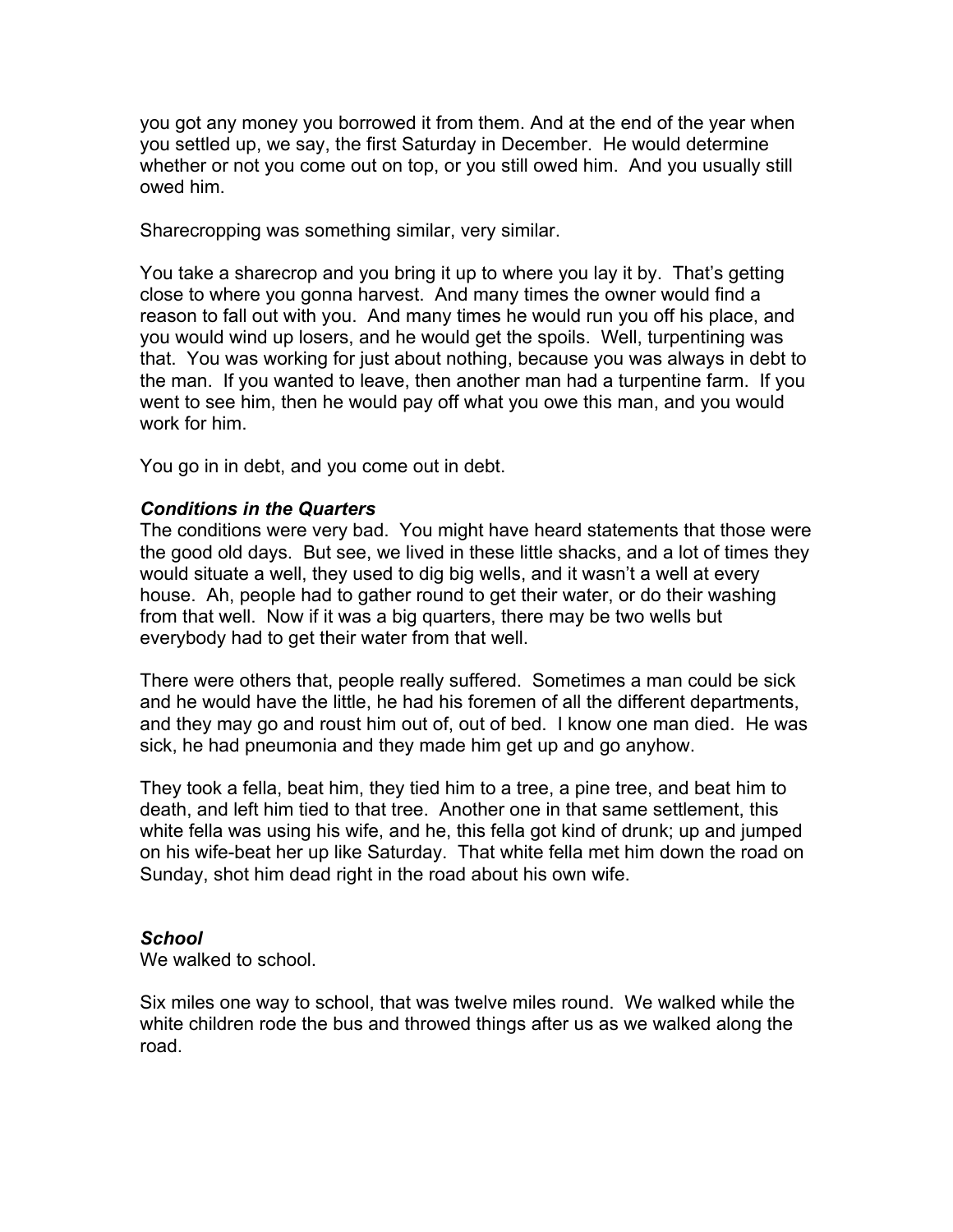We knew they had a better situation than we had, cause the school I went to was only two rooms to it. They went in a big school.

I never will forget Ms. Evelyene Beasley that was my teacher. The first teacher I went to was my aunt. Aunt Maggie, ah, my mothers sister. She was teaching up in Adrian, Georgia, and that's where I went to school. The first year I went to school under my aunt. Little old, this was a one room school and ah, it was just like the churches. The schools and the churches were all, you know, wood, no paint on them; seats that were made by men who thought they could drive a nail. That's the way, that's the way we come up.

# *Church*

Church was like church ought to be today. They had what they called, ah, circuit preachers because he'd have more than one church. Cause in our area there were two churches in the area; the Methodist church, Pendleton Springs, and Pendleton Springs Baptist church. And if when services was at the Methodist church we went, when it was at the Baptist church we went cause neither one of them had church every Sunday. And at one point we lived in a place where we were close to a school called, a church called Outler Grove.

# *Playtime in the Camps...Clothes*

We had out own way of playing. Ah, we made whatever we had to play with. We'd roll a car tire to death, or we'd get a hold of a wheel with a iron guider and we'd roll it. We could roll it for miles, just running along with that guider. An old tire, we may bat that, I don't know how far. Ah, and we played a lot of games: ring around the something, and we used to use the whip and the different kind of games we played. We had a lot of fun with the way we played. Ah, we didn't have the things we have now.

The clothes; I wore overalls, they had the jacket. The overalls, all that went together, and you had one you kept special. You kept that ironed, starched and ironed. You wore that on the weekend. And through the week, ah, your brogan shoes you had, and to work in the woods, you had to wade a lot of water.

# *A Tough Job*

There were people who didn't live as long as me, I'm 85 years old. There was a lot of young men didn't make it that long, because they worked wading in the water in the winter, ah, with that heavy work. Those barrels, rolling them up onto the truck.

Dipping tar, that was no easy job, and a lot of them died early-young.

# *Rough For Women... But Some Rocked*

Ah, for women, it was, it was rough in the quarters.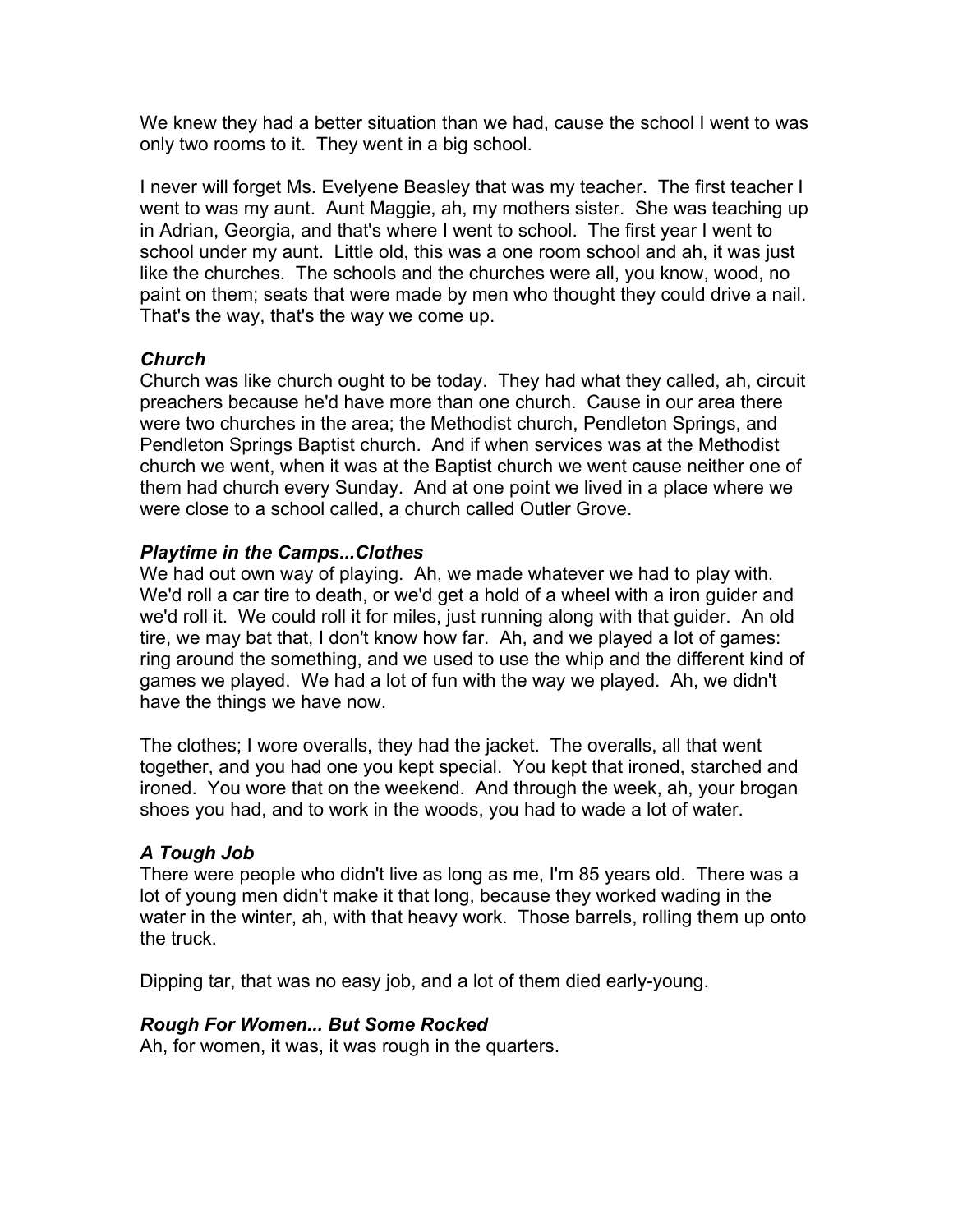Well, what made it so rough, now you know how women are? They ah, first of all I learned a lot when I was a little fella. Those guys would be running one another's wives, and I saw one get slashed good with a razor, cause the other one was running with her husband. All of that kind of stuff was going on. Now, there was some spiritual folks in it. On a Wednesday night, they ROCK-they would sing songs, hymns, and some of them would pray.

They would do that on Wednesday nights; now it might be at our house tonight, and next Wednesday night it be at somebody else's house. It went round and round and round. And ah, they would do that on Wednesday night. They called it a ROCK: but ah, those people who believed in God, they would all be involved.

# *Dangers in the Woods*

And let me tell you something about the woods. If I had a crop I knew where I wanted to start my work. If I started pulling my boxes right here, I'd run a certain way, a certain way I would go. Now you'd be surprised, you'd very seldom run in to any kind of, like, a rattle snake. But sometime I take a notion, to say well, I'm gonna start over here this time, come back this way. You bound to run into him.

He knew your regular route.

But if you run it another way, you subject to run into him, because he know how to stay out your way. If you run it the way you always run it, he knew how to stay out your way.

### *Work Clothes*

You know what? When you wear turpentine clothes, they're stiff. And the teeth out of one of them, his teeth got hung in them and he didn't get loose. And the guy jumped and runned so (laughter), he was about dead when he stopped running, this is no joke. So, it was many things that you had to contend with in working in the woods.

### *The Bible...Gambling....Moonshine...Jukes*

Those that, those that ah, believed in worship service, they would like meet around each others house, sat and talk the bible or stuff like this. The others that didn't, if they were drinking moonshine, they got together and drank the moonshine. They shot dice, they done the gambling and all that kind of thing.

They would like, if they were gambling or drinking, it would take place, like they buddies, certain ones buddied together and you'd find them at the same place drinking moonshine; that's what they had moonshine.

We didn't know nothing about no juke joints.

Not unless you went in to town, and that was a little old place, shucks, 10 or 12 people, it was loaded.